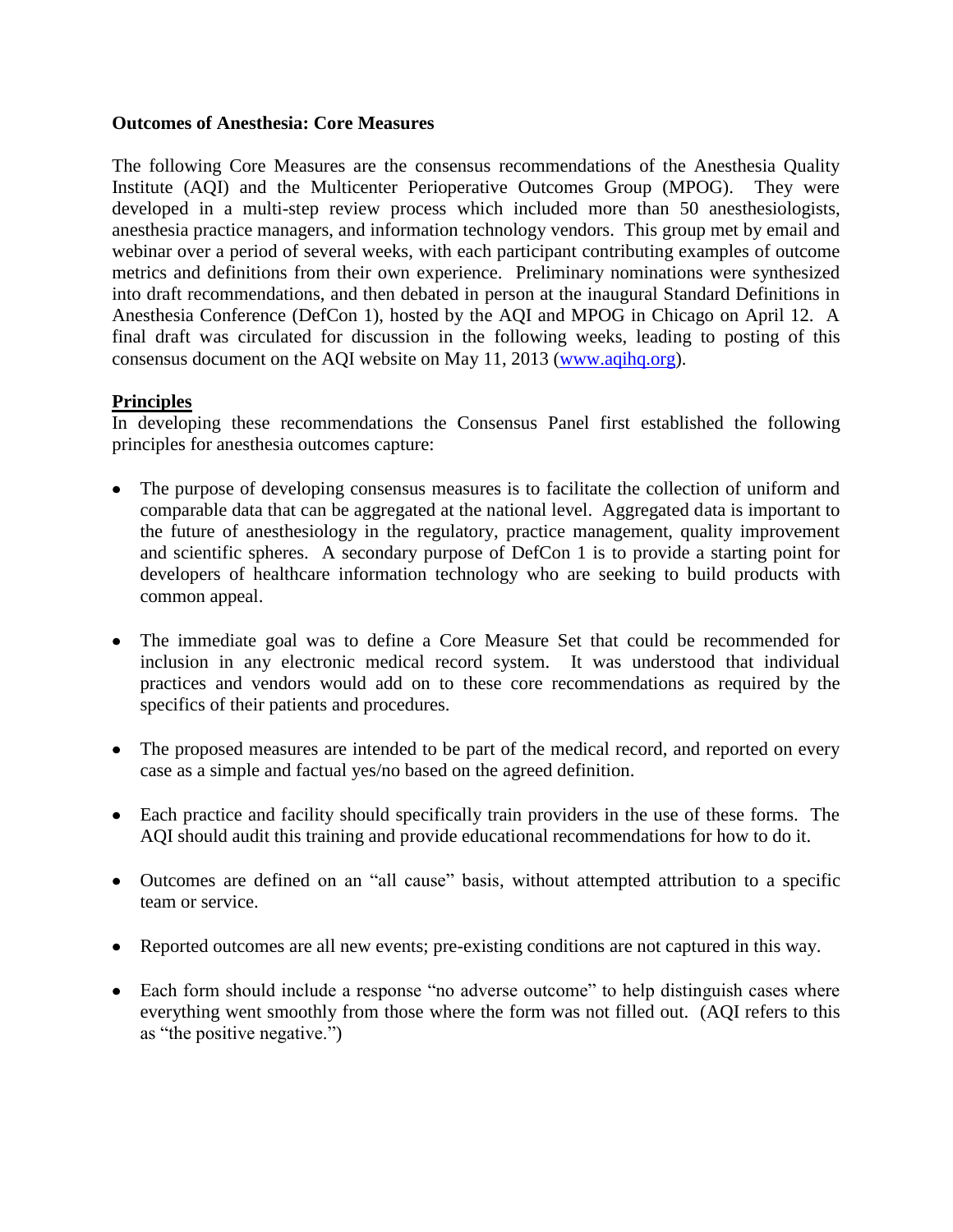- Each section of each form should also include a category "other," followed by a short freetext box. Events and outcomes frequently reported in this way will be considered for inclusion as structured items in future measure sets.
- Certain items should include an option "cannot assess."
- Recommended measures are divided into three forms: Intraoperative, PACU and Post-op. Some measures are repeated across the three forms. The first form includes events that were observed to occur during the anesthetic. The second form includes events observed up to the time of PACU discharge. The third form can be completed any time from 1-7 days postoperatively.
- Events discovered after completion of the form (e.g. a nerve injury only identified a week later) are not included.
- In general, the threshold for reporting should be unplanned or unanticipated events that necessitated active intervention.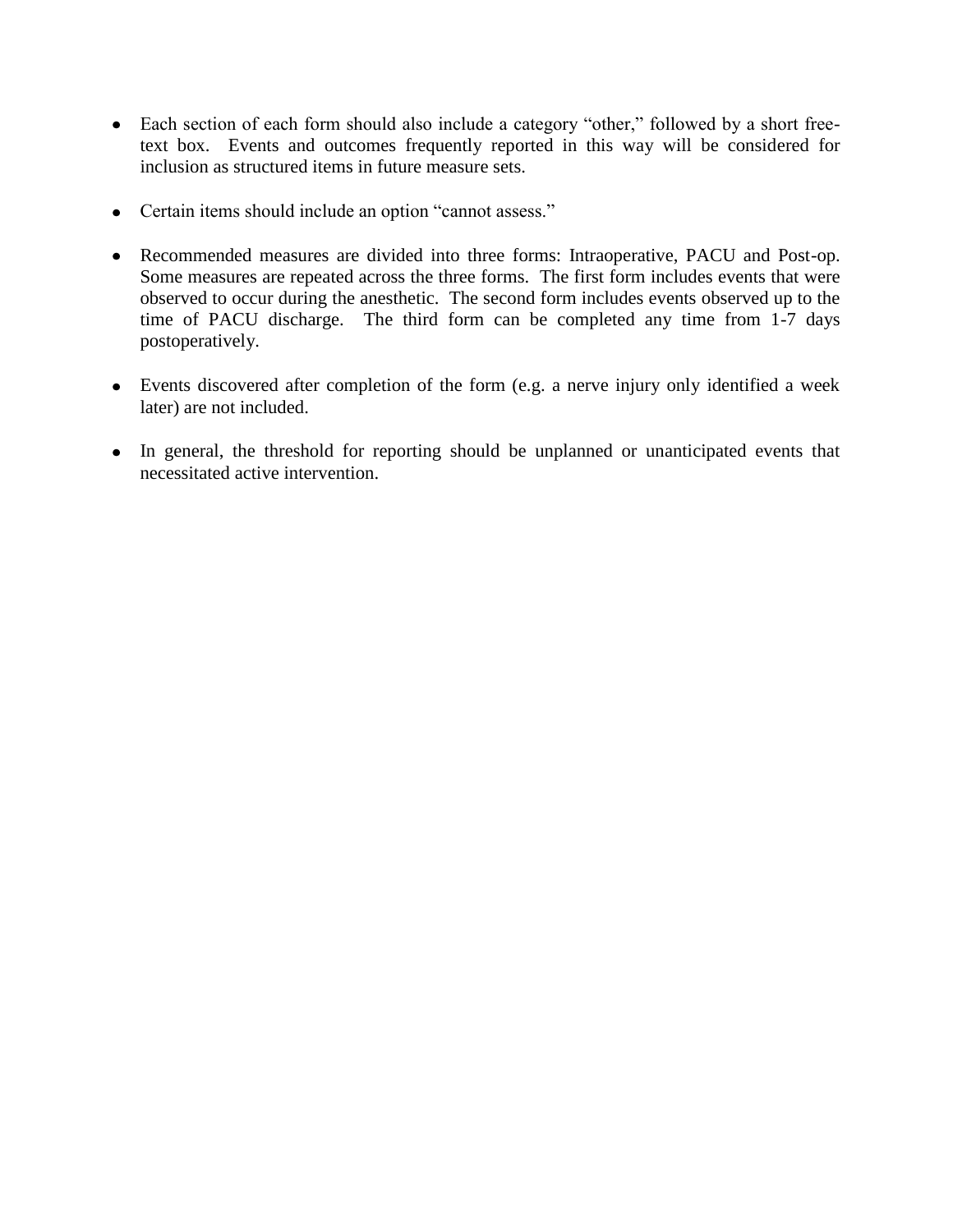## **Intraoperative Events.**

- Death (Excludes ASA 6 patients presenting for organ harvest)
- Cardiac
	- o Cardiac arrest
	- o New PVCs, bradycardia, atrial fibrillation, or other dysrhythmias requiring unanticipated therapy
	- o Myocardial ischemia, indicated by ST segment changes or echocardiography
	- o Hypotension requiring unanticipated therapy with a continuous infusion of pressor agents
	- o Pulmonary edema
- Respiratory
	- o Unanticipated difficult airway
	- o Inability to secure an airway
	- o Unplanned reintubation
	- o Unplanned respiratory arrest
	- o Aspiration
	- o Laryngospasm
	- o Bronchospasm requiring unanticipated treatment
- Medication
	- o Anaphylaxis
	- o Other unanticipated adverse reaction to a medication
	- o Malignant hyperthermia
	- o Transfusion reaction
	- o Medication error
	- o Use of sedation/narcotic reversal agents (e.g. flumazenil, naloxone)
	- o Inability to reverse neuromuscular blockade
	- o Delayed emergence
- Procedural
	- o Vascular access complication: vessel injury
	- o Vascular access complication: pneumothorax
	- o High spinal
	- o Local anesthesia systemic toxicity
	- o Failed regional anesthetic
	- o Unintended dural puncture
- Miscellaneous
	- o Seizure
	- o Unanticipated transfusion greater than 10 units of any blood products
	- o Surgical fire
	- o Burn injury
	- o Equipment failure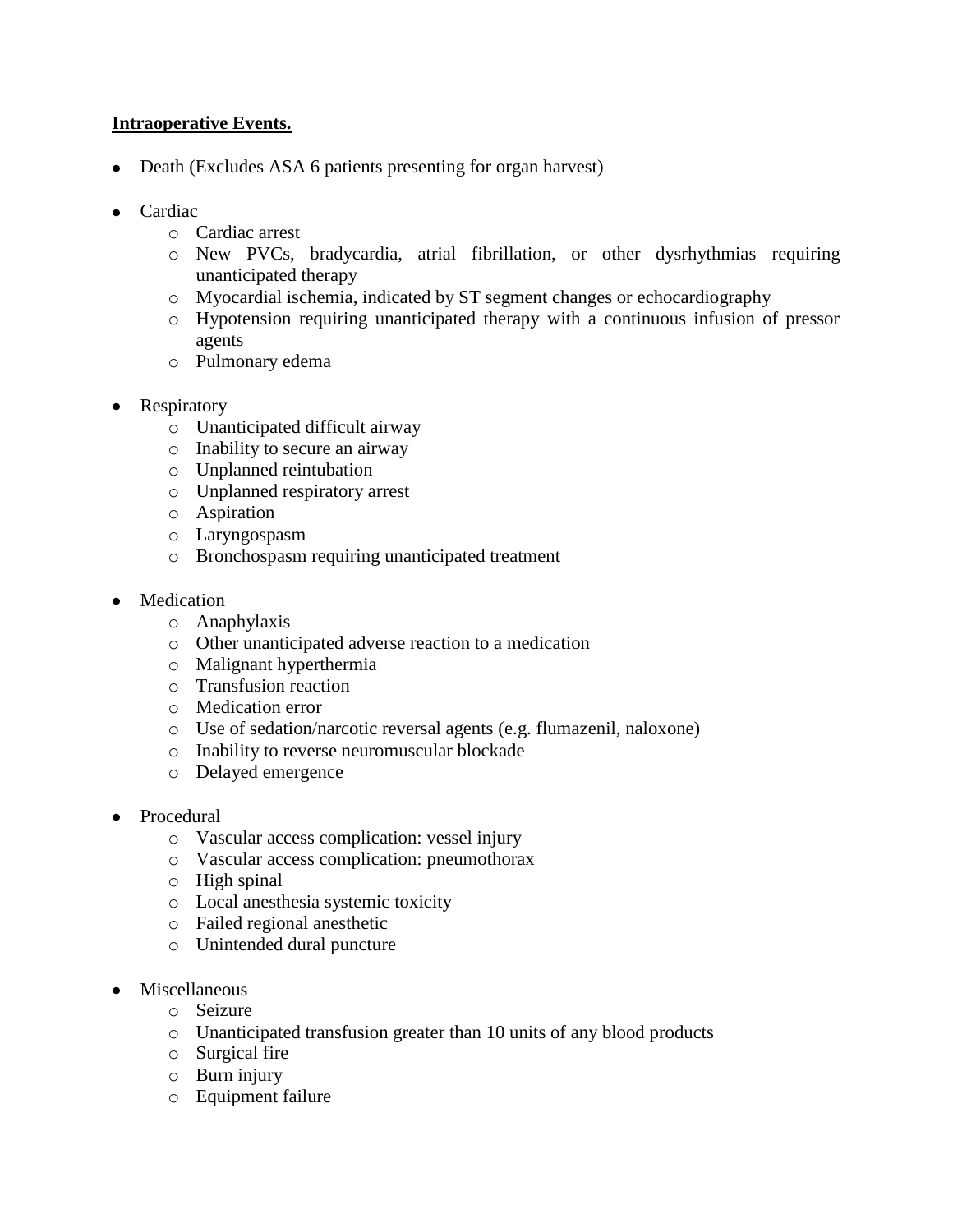- o Equipment unavailability
- o Fall from OR table
- o Positioning injury
- o Activation of Code Call/Stat Page/Rapid Response Team
- Administrative
	- o Day of surgery case cancellation
	- o Unplanned ICU admission
	- o Unplanned admission of an outpatient
	- o Operation on incorrect site
	- o Operation on incorrect patient
	- o Incorrect procedure performed
	- o PQRS / SCIP measure documentation
		- **Antibiotics**
		- Normothermia
		- Central line bundle
		- Beta blocker continuation
		- **DVT** prophylaxis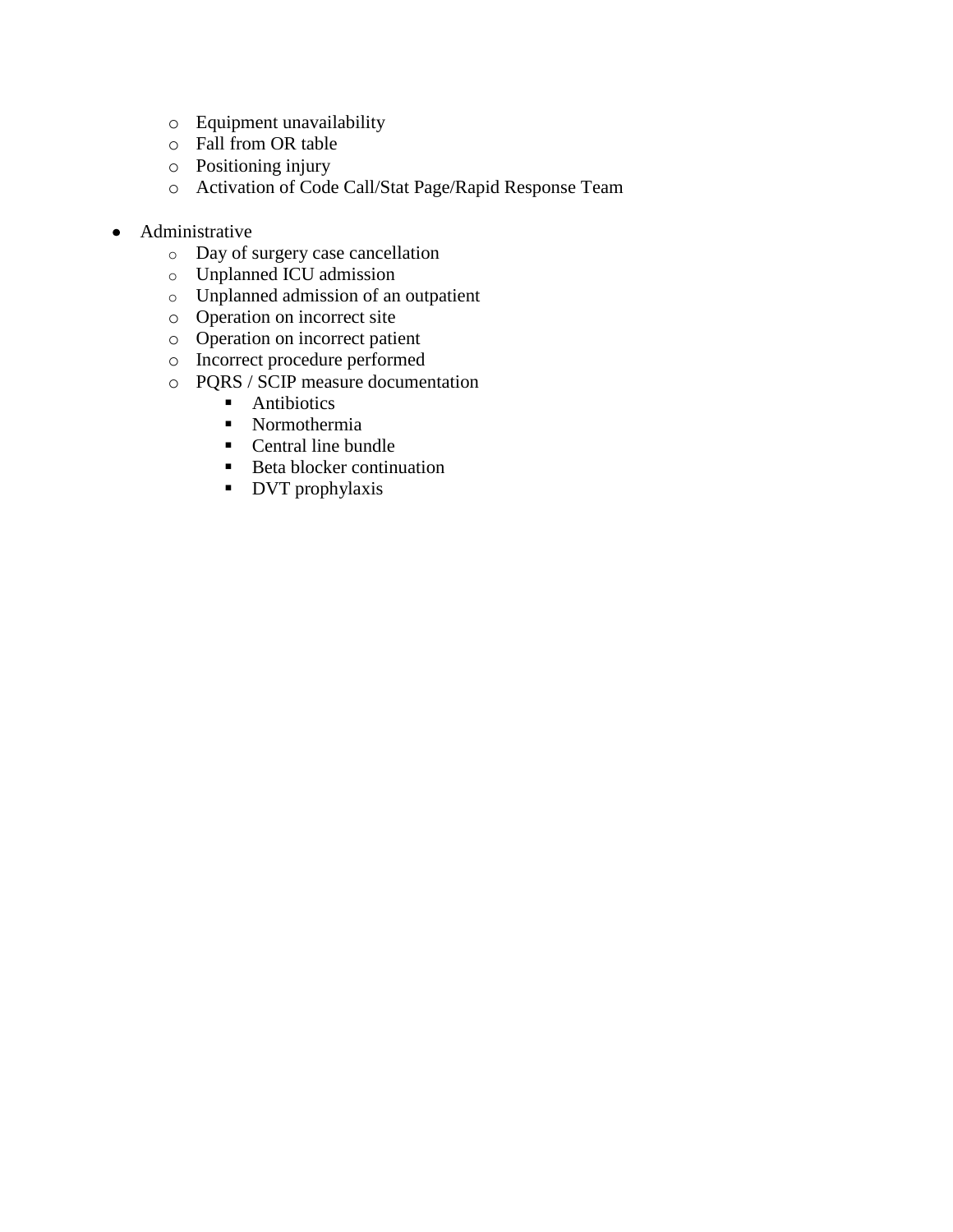# **PACU Discharge**

- Patient is awake and can contribute to assessment
- Patient physical exam  $\bullet$ 
	- o Mental status
	- o Vital signs
	- o Airway patency
- Pain score at PACU admission (11-point VAS scale)
- Highest pain score
- Pain score at time of assessment
- Nausea or vomiting requiring treatment
- Any occurrence of vomiting
- Occurrence of complications -- *"Did the patient experience an unexpected event during perioperative care?"* If yes, choose from:
	- o Unplanned ICU admission
	- o Intraoperative awareness
	- o Epidural hematoma
	- o Peripheral neurologic deficit
	- o Corneal abrasion
	- o Vision loss
	- o Agitation requiring treatment
	- o Seizure
	- o Uncontrolled blood sugar (high or low)
	- o Subcutaneous emphysema
	- o Vascular access complication
	- o Anaphylaxis
	- o Other medication reaction
	- o Transfusion reaction
	- o Medication error
	- o Use of sedation/narcotic reversal agents
	- o Delayed emergence
	- o Respiratory arrest
	- o Reintubation
	- o Dental trauma
	- o Aspiration
	- o Cardiac arrest
	- o New PVCs, bradycardia, atrial fibrillation, or other dysrhythmias requiring treatment
	- o Elevated troponin level (above hospital baseline)
	- o Hypotension requiring treatment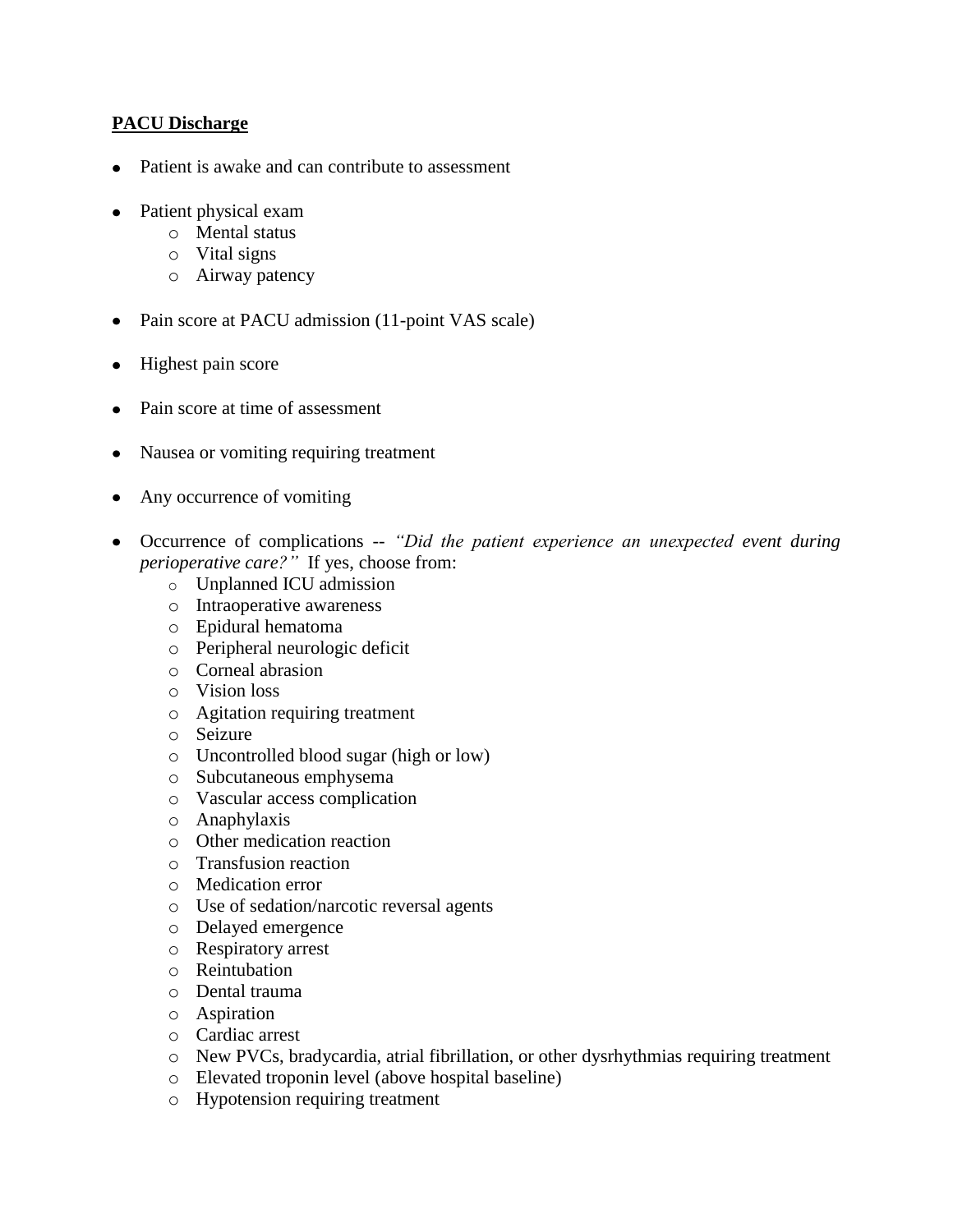- o Pulmonary edema
- o Death
- o Prolonged PACU stay
	- Related to patient condition
	- **Unrelated to patient condition**
- o Unplanned return to operating room
- o Unplanned transfusion